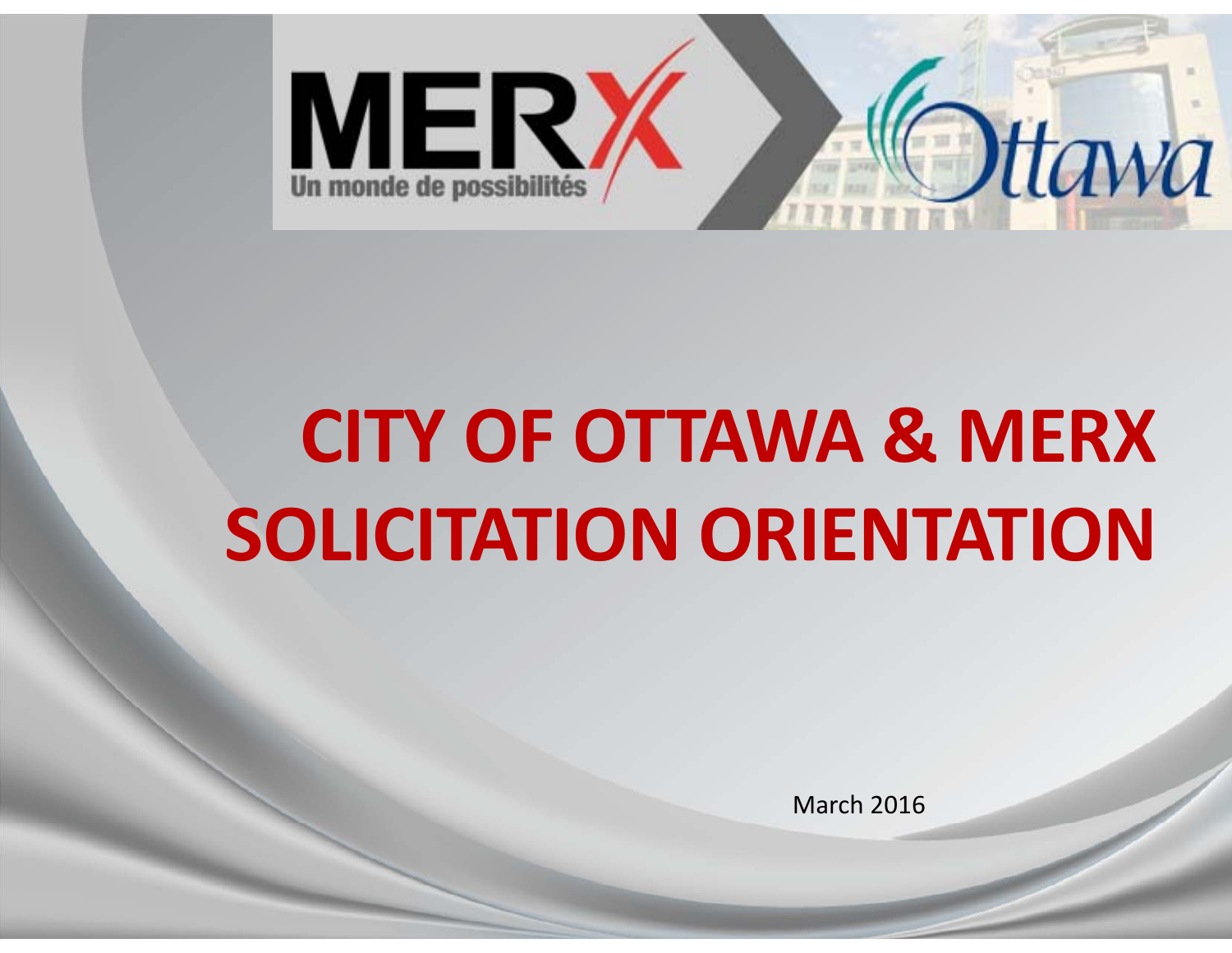



- Opportunity Matching Profile
- Searching for Solicitations (under \$100K)
- $\bullet$ Opportunity Abstract
- Follow (amendments)
- Order documents
- Electronic Bid Submission
- Awards
- $\bullet$ Resources
- $\bullet$ Questions

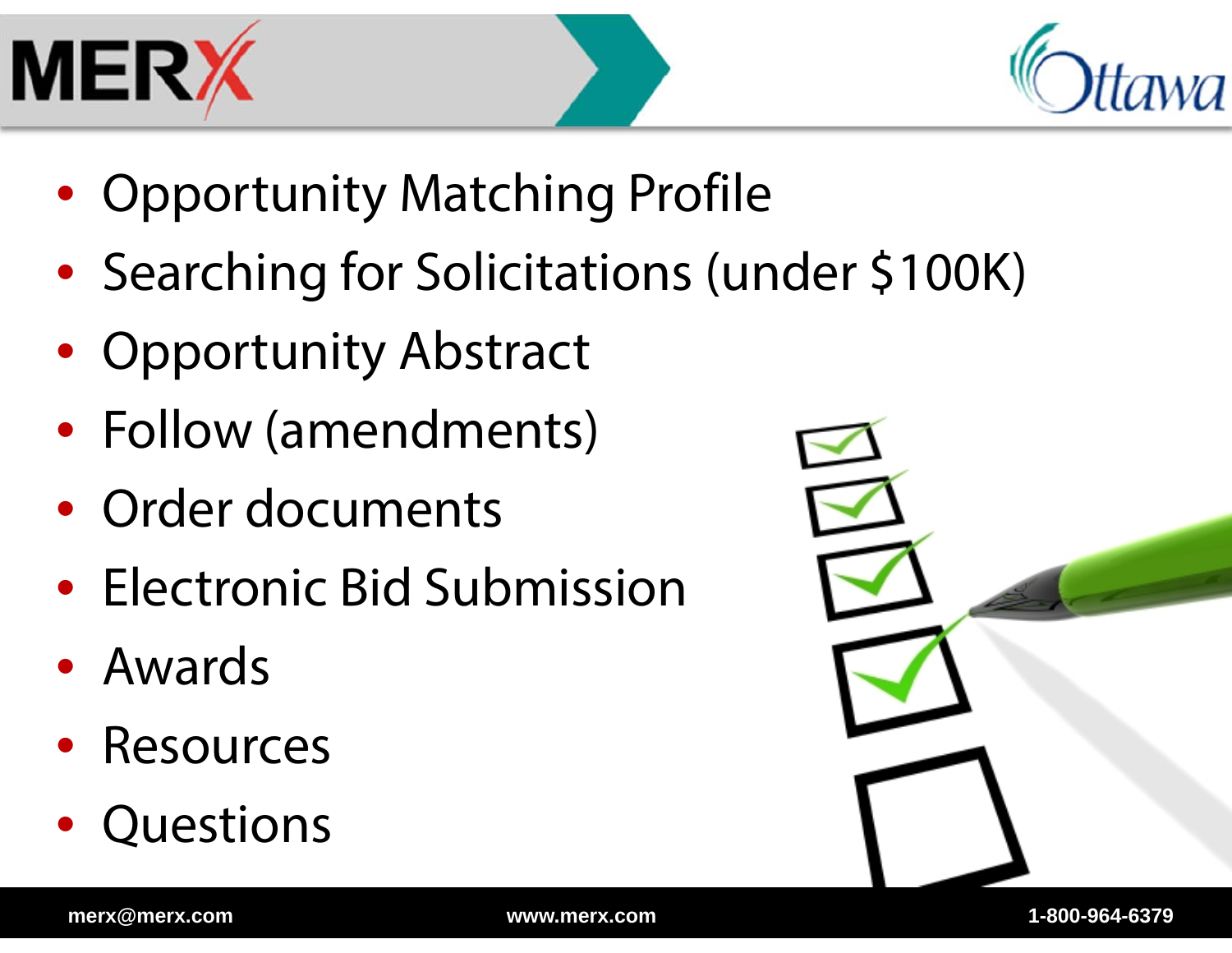



## **Opportunity Matching Profiles**

- • All City of Ottawa OPEN opportunity notices under \$100K will be published on <u>MERX.com</u>
- • The **Opportunity Matching Profile** is used to notify you of newly posted opportunities that match your business interests.

It is a **saved search** that you create (through the Opportunity Matching function). The MERX search engine will check every day to see if there are new opportunities posted that match your criteria and send you a list via email. This function searches based on your keywords through all the Opportunity Abstracts found on MERX.



3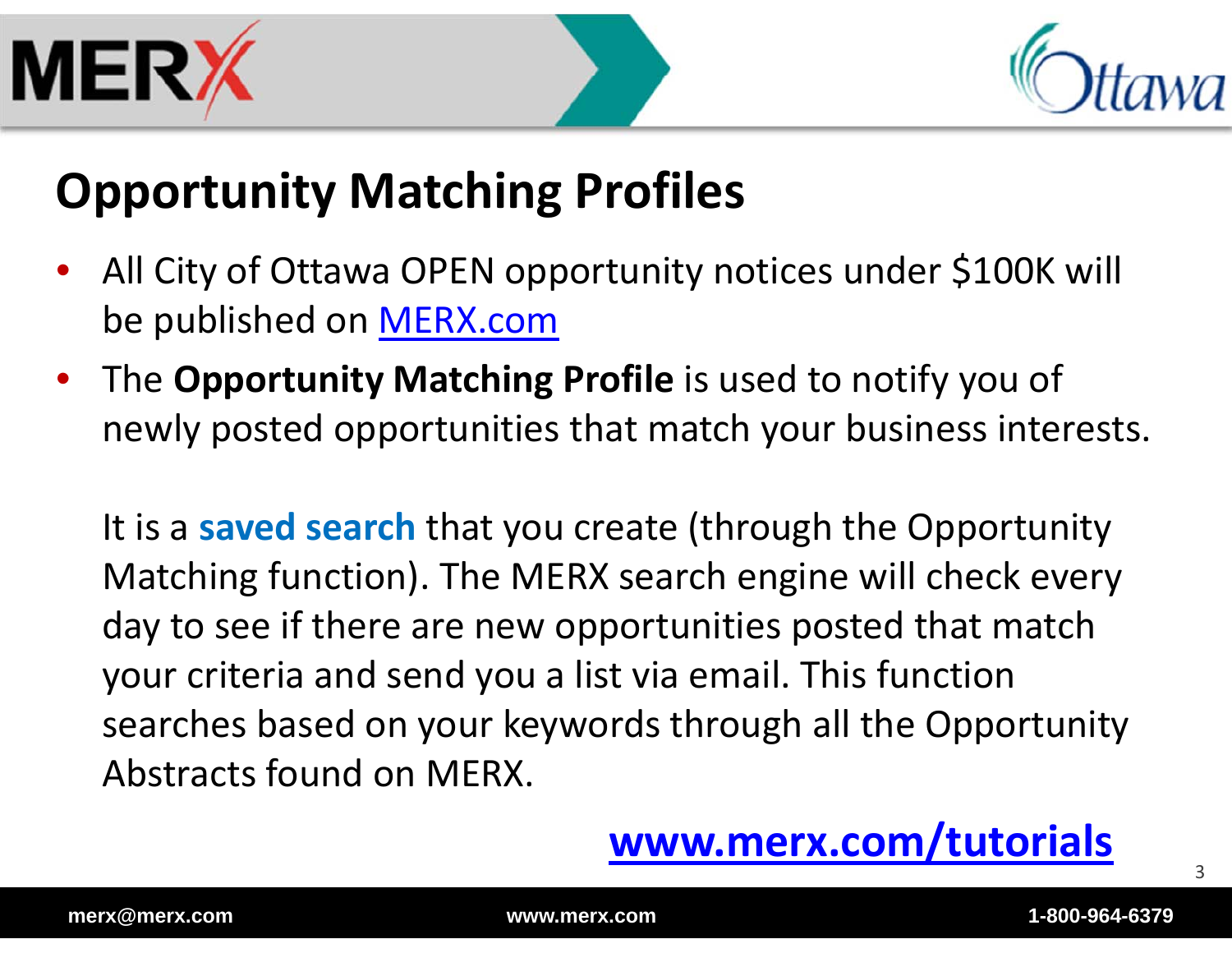



| Subscription                                                                                  | <b>Canadian Public Tenders +</b><br><b>ALL City of Ottawa</b> |                                | <b>City of Ottawa</b><br>(< \$100K) |
|-----------------------------------------------------------------------------------------------|---------------------------------------------------------------|--------------------------------|-------------------------------------|
|                                                                                               | <b>Basic</b>                                                  | <b>Complete</b>                | <b>ONLY</b>                         |
| Search Canadian Public Tenders & View<br>opportunity abstracts and/or City of Ottawa          |                                                               |                                |                                     |
| Order and preview documents                                                                   | \$50 (NSO)                                                    |                                |                                     |
| <b>Receive Notification of amendments</b>                                                     |                                                               |                                |                                     |
| Identify potential partnerships                                                               |                                                               |                                |                                     |
| Manage orders                                                                                 |                                                               |                                |                                     |
| <b>Opportunity Matching Profiles</b>                                                          | 1 included                                                    | 9 included                     | 1 included                          |
| Unlimited download of documents from the<br>Canadian Public Tenders Tab and/or City of Ottawa |                                                               |                                |                                     |
| <b>Electronic Bid Submission</b>                                                              |                                                               |                                |                                     |
| Awards & Former Database access                                                               |                                                               |                                |                                     |
| * In some cases EBS is included, otherwise there is a<br>\$25 fee to submit a bid.            | <b>FREE</b>                                                   | \$219.95/year<br>\$19.95/month | \$89.90/year<br>\$9.99/month        |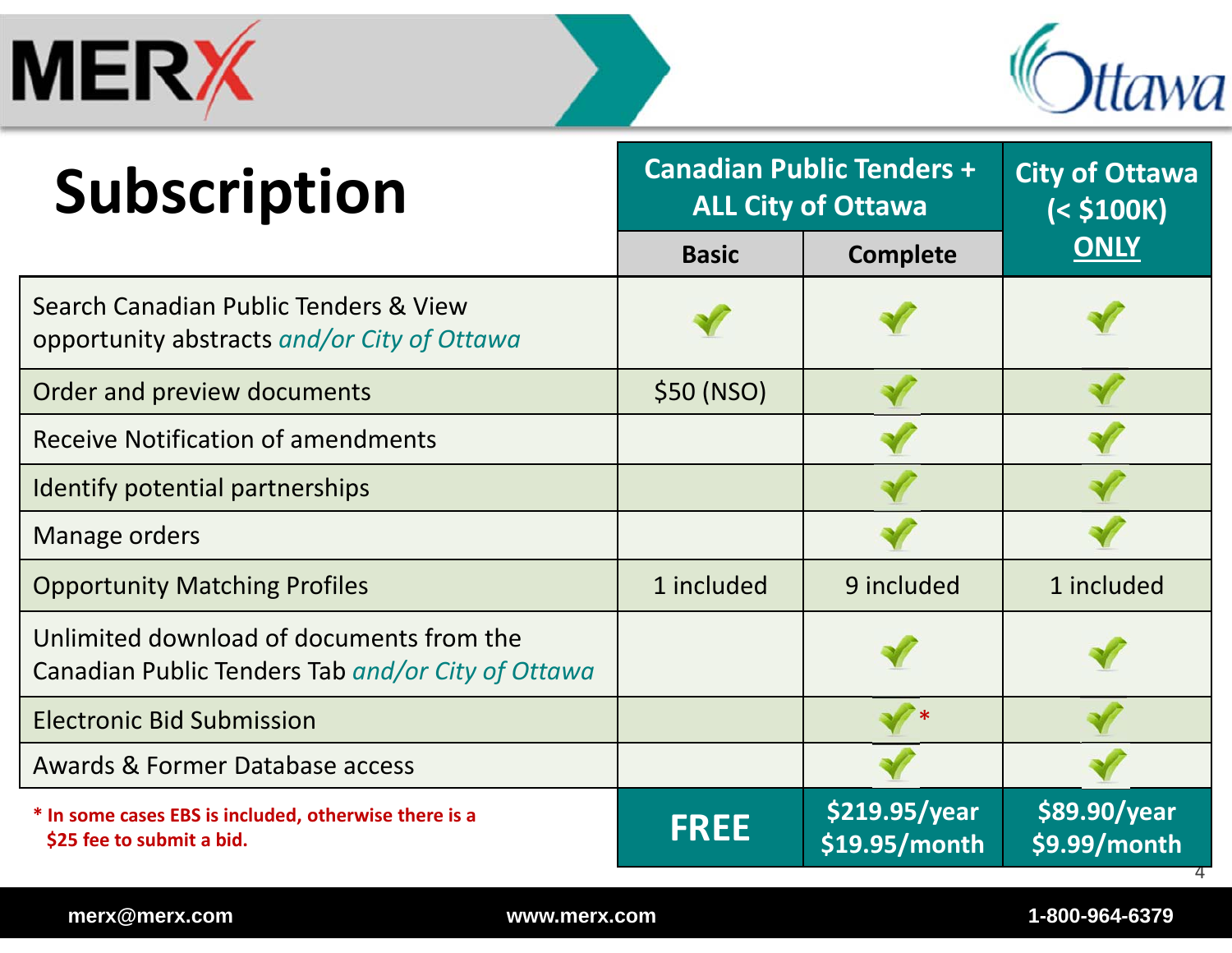



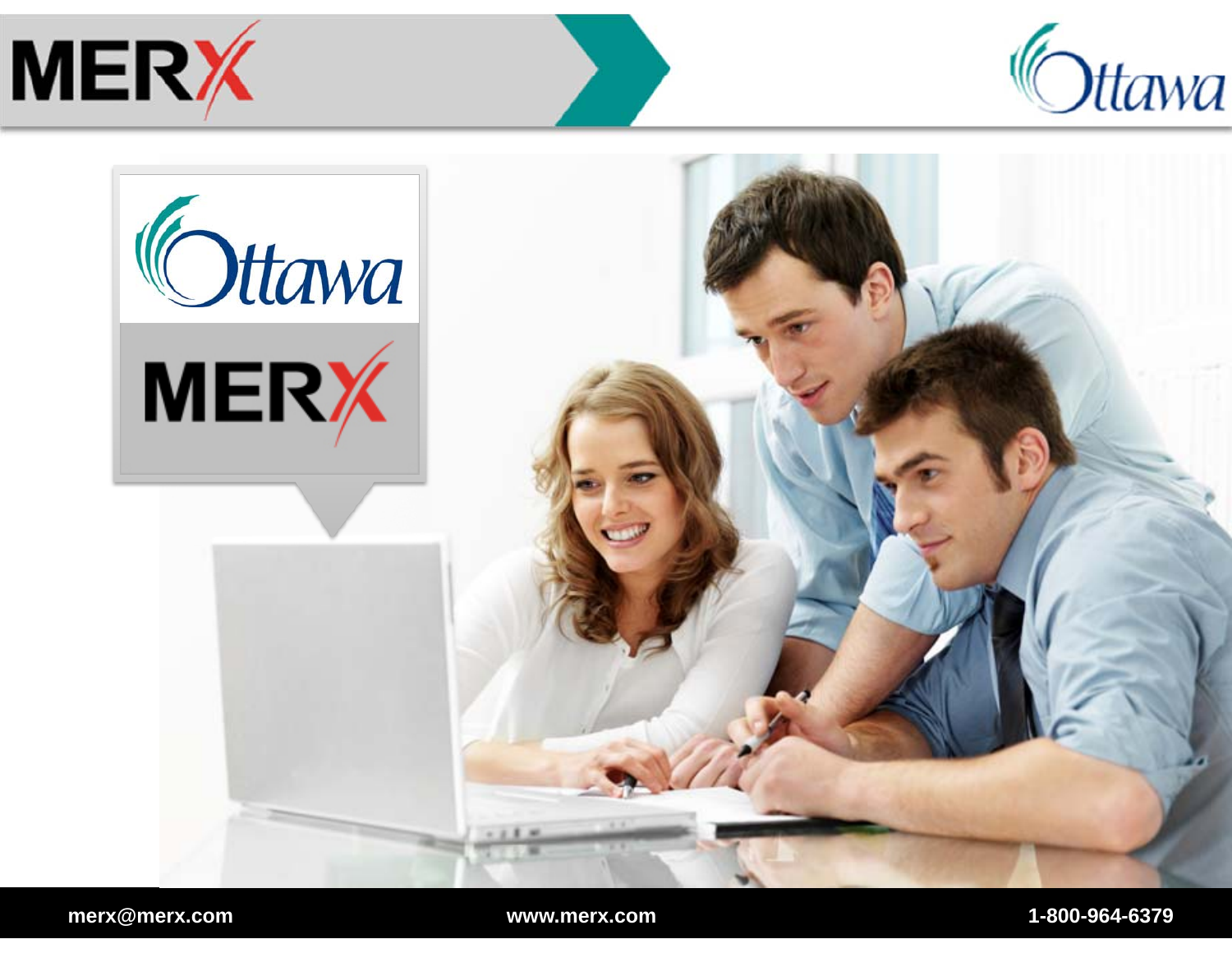## **Questions?**

Send to All

 $\Box$ 

 $\land$ 

 $\bullet$ 

Asker

Questions

Send Privately

 $\pmb{\mathsf{X}}$ 

⊠ Show Answered Questions

Question